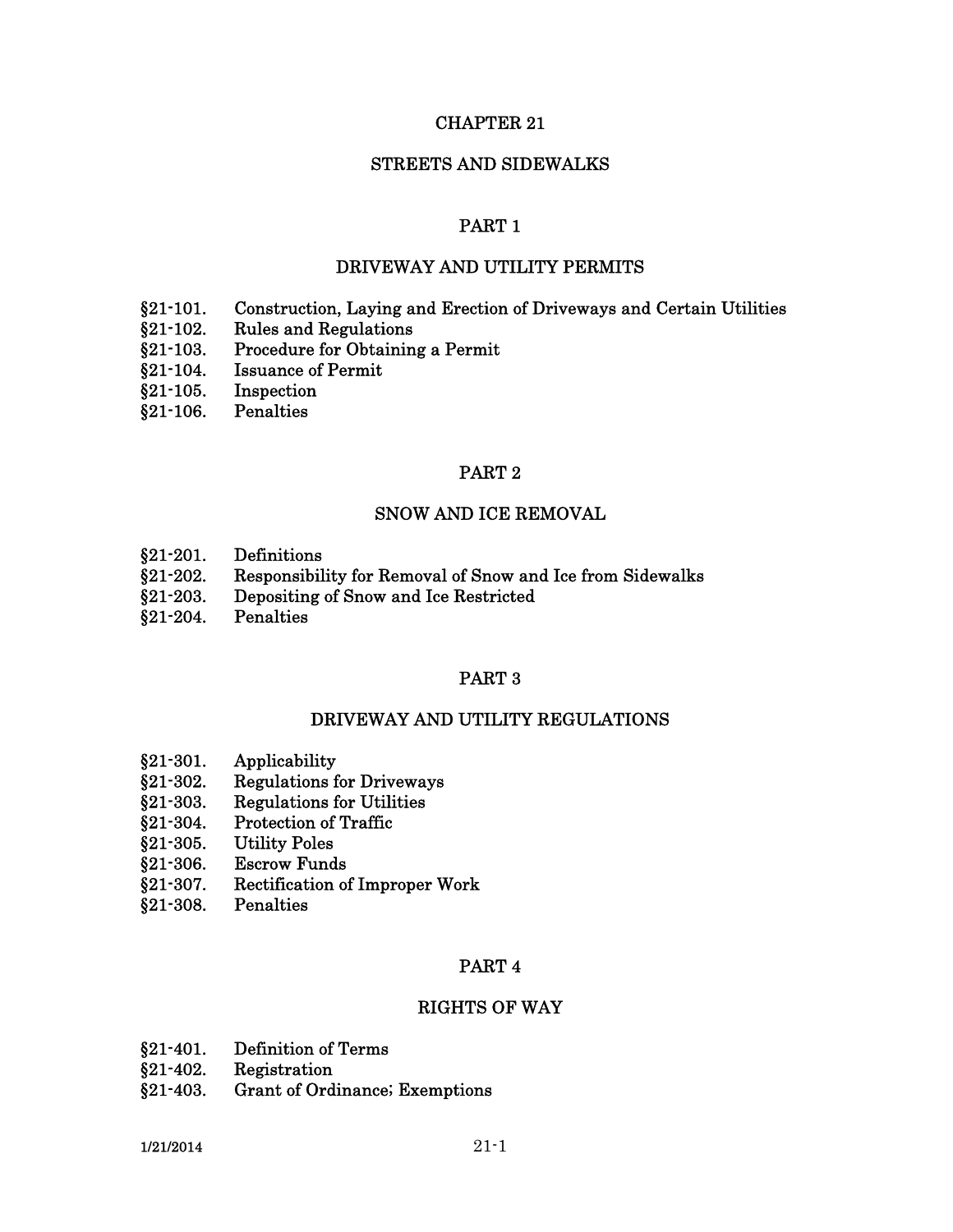- §21-404. Standards of Service<br>§21-405. Rental
- 
- $\S$ 21-405.<br> $\S$ 21-406. §21-406. Insurance, Indemnification and Bonds or Other Surety<br>§21-407. Enforcement and Termination of Part
- §21-407. Enforcement and Termination of Part<br>§21-408. Miscellaneous Provisions
- Miscellaneous Provisions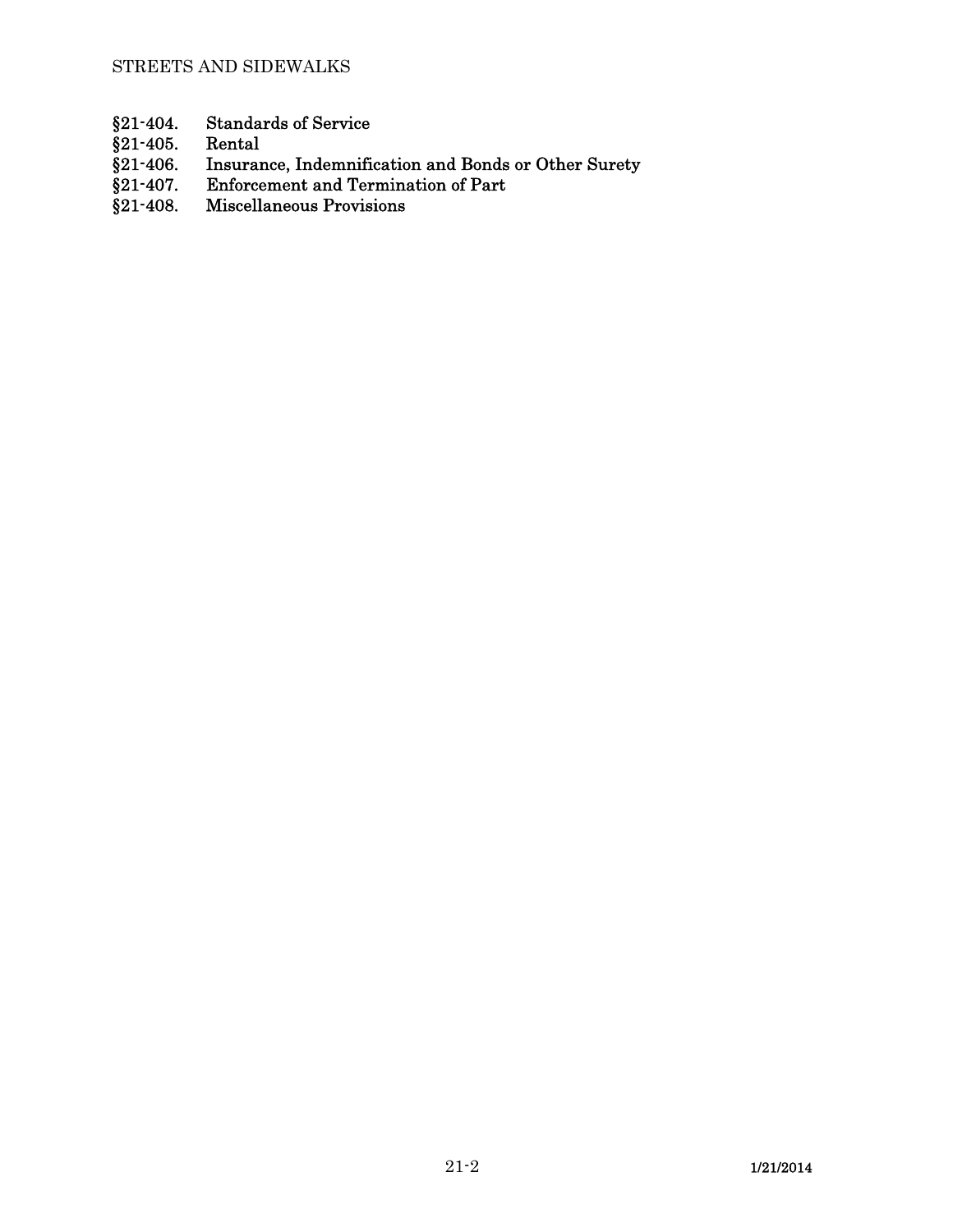## DRIVEWAY AND UTILITY PERMITS

## §21-101. Construction, Laying and Erection of Driveways and Certain Utilities.

In accordance with the provisions of §2322 of the Second Class Township Code, 53 P.S. §67322, no railroad or street railway shall be constructed upon any Township road, nor shall any railroad or street railway crossings, driveway connections, gas pipe, water pipe, electric conduits or other piping be laid upon or in, nor shall any telephone, telegraph, or electric light, or power poles, or any coal tipples or any other obstructions be erected upon or in any portion of a Township road except under such conditions, restrictions and regulations specified by East Rockhill Township for that purpose.

(Ord. 163, 4/9/1996, §1)

## §21-102. Rules and Regulations.

The Supervisors are hereby authorized and empowered to adopt such rules and regulations by resolution concerning construction of facilities, driveways and occupancy of Township road rights-of-way.1 All such rules and regulations adopted by the Township shall be in conformity with the provisions herein, and all other applicable laws and regulations of the administrative agencies of the Commonwealth of Pennsylvania.

(Ord. 163, 4/9/1996, §2)

## §21-103. Procedure for Obtaining a Permit.

Each application shall be submitted to the Township in triplicate on forms prescribed by the Township. The application shall be accompanied by a fee set by the Board of Supervisors by separate resolution, and the applicant shall establish an escrow account with the Township to guarantee satisfactory restoration of the Township roadway and to cover the costs of Township inspections required by 53 P.S. §67322.

(Ord. 163, 4/9/1996, §3)

## §21-104. Issuance of Permit.

A permit shall be issued to the applicant after all the aforementioned requirements have been filed and found in conformance to applicable rules and regulations of the Township.

 $\overline{a}$ 

<sup>1</sup> Editor's Note: Driveway and utility regulations are found in Part 3.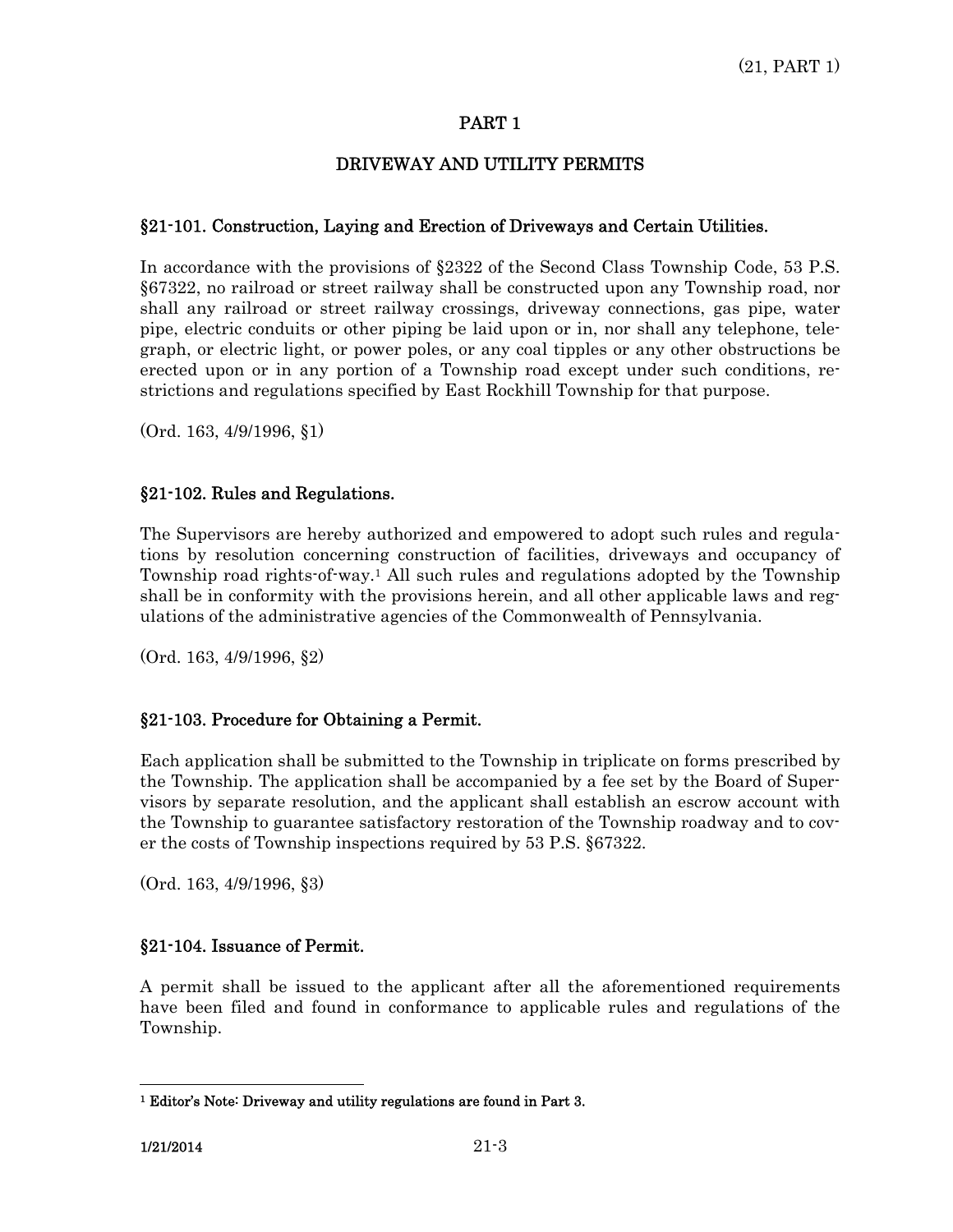### STREETS AND SIDEWALKS

(Ord. 163, 4/9/1996, §4)

## §21-105. Inspection.

Upon completion of the work authorized by the permit, the Township shall inspect the work authorized by the permit, and when necessary, enforce compliance with the conditions, restrictions and regulations prescribed by the Township. In addition to such inspection, the Township Supervisors may reinspect the work not more than two years after its completion, and if any settlement of the road surface or other defects shall appear in the work contrary to the conditions, restrictions and regulations of the Township, it may enforce compliance therewith. If the applicant shall fail to rectify any such settlement or other defect, within 60 days after written notice from the Township Supervisors to do so, the Township Supervisors may do the work and impose upon the applicant the costs thereof, together with an additional 20% of such costs, which may be recovered by an action in assumpsit in the court of common pleas of Bucks County.

(Ord. 163, 4/9/1996, §5)

## §21-106. Penalties.

Any person, firm or corporation who shall violate any provision of this Part, upon conviction thereof in an action brought before a district justice in the manner provided for the enforcement of summary offenses under the Pennsylvania Rules of Criminal Procedure, shall be sentenced to pay a fine of not more than \$1,000 plus costs and, in default of payment of said fine and costs, to a term of imprisonment not to exceed 90 days. Each day that a violation of this Part continues or each Section of this Part which shall be found to have been violated shall constitute a separate offense.

(Ord. 163, 4/9/1996, §6; as amended by Ord. 192, 4/18/2000)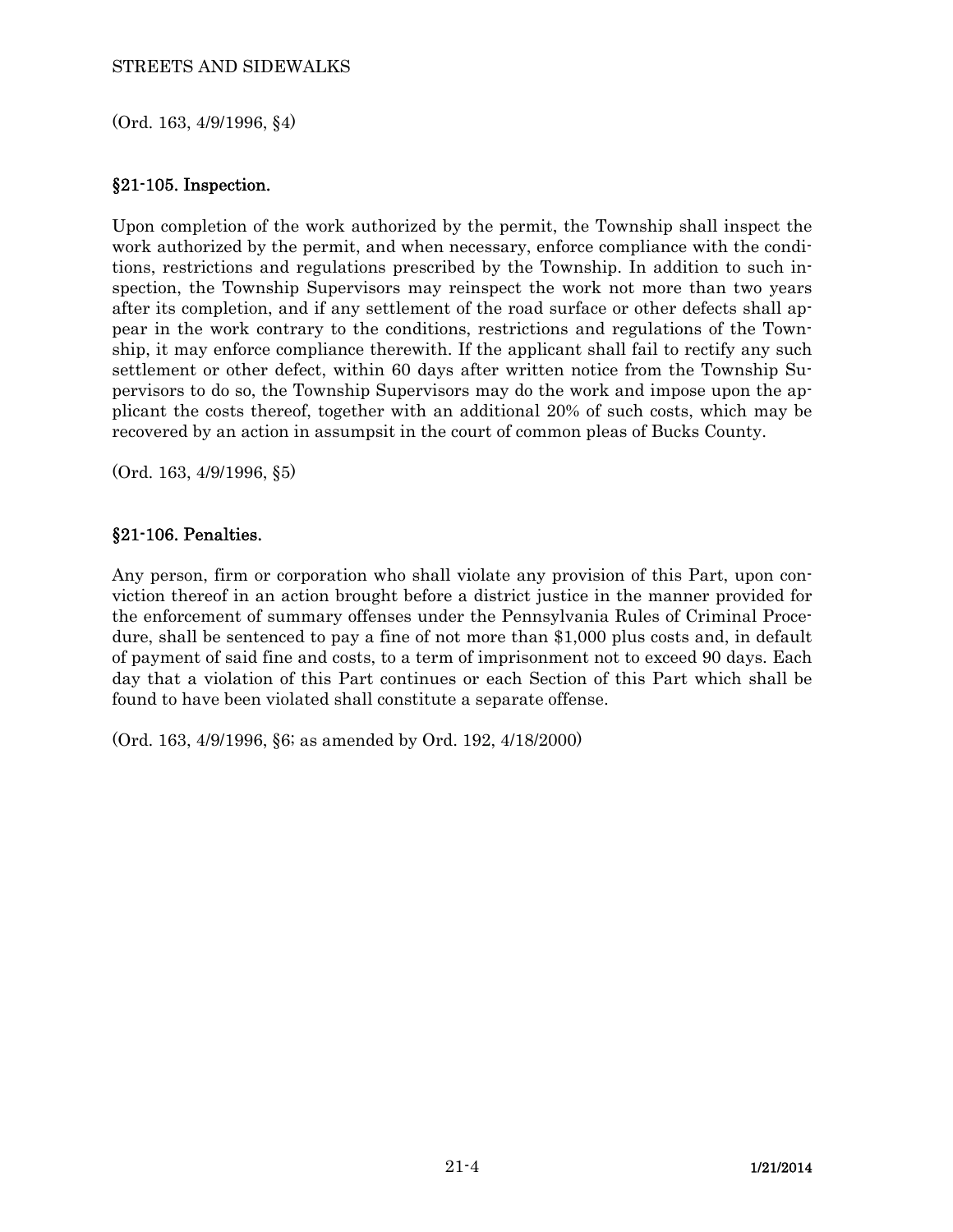## SNOW AND ICE REMOVAL

### §21-201. Definitions.

As used in this Part, the following terms shall have the meanings indicated, unless a different meaning clearly appears from the context.

BUSINESS DAY — any day not a Sunday or national holiday.

 BUSINESS HOURS — hours between 9:00 a.m. and 5:00 p.m. on any business day.

 $CARTWAY$  — portion of a street or highway improved, designed or ordinarily used for vehicular travel, exclusive of the berm or shoulder.

 CORPORATION — natural person, partnership, corporation, association or any other legal entity.

 SIDEWALK — portion of a street between the curb lines, or the lateral lines of a cartway and the adjacent property lines, intended for use by pedestrians.

 $STREET$  or  $HIGHWAY$  — the entire width between the boundary lines of a way publicly maintained when any part thereof is open to the use of the pubic for purposes of vehicular travel.

(Ord. 153, 9/21/1993, §1)

## §21-202. Responsibility for Removal of Snow and Ice from Sidewalks.

Every person in charge or control of any building or lot of land fronting or abutting on a paved sidewalk, whether as owner, tenant, occupant, lessee or otherwise shall remove and clear away or cause to be removed or cleared away snow and/or ice from a path of at least 30 inches in width form so much of said sidewalk as is in front of or abuts on said building or lot of land.

- A. Except as provided in subsection (B) hereof, snow and ice shall be removed from sidewalks within 12 hours after the cessation of any fall of snow, sleet or freezing rain.
- B. In the event snow and/or ice on a sidewalk has become so hard that it cannot be removed without likelihood of damage to the sidewalk, the person charged with its removal shall, within the time mentioned in subsection (A) hereof, cause enough sand or other abrasive to be put on the sidewalk to make travel reasonably safe and shall, as soon thereafter as weather per-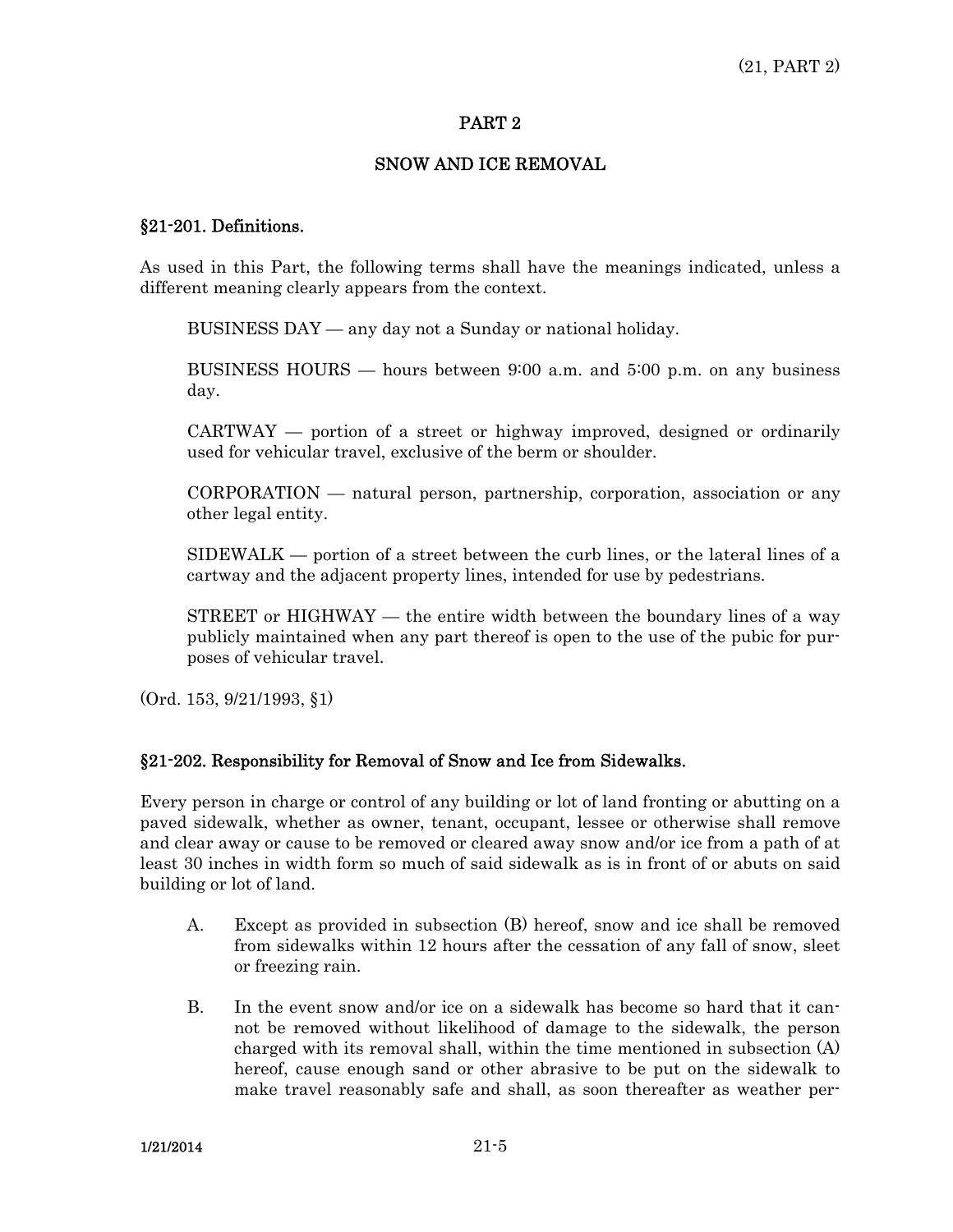mits, cause to be cleared a path in said sidewalk of at least 30 inches in width.

(Ord. 153, 9/21/1993, §2)

# §21-203. Depositing of Snow and Ice Restricted.

No person shall deposit or cause to be deposited any snow or ice on or immediately next to a fire hydrant, mailbox or on any sidewalk, roadway or loading and unloading areas of a public transportation system, except that snow and ice may be mounded by the Township of East Rockhill on public cartways incident to the clearing thereof or mounded on curbs incident to the clearing of sidewalks in business districts.

(Ord. 153, 9/21/1993, §3)

## §21-204. Penalties.

Any person, firm or corporation who shall violate any provision of this Part, upon conviction thereof in an action brought before a district justice in the manner provided for the enforcement of summary offenses under the Pennsylvania Rules of Criminal Procedure, shall be sentenced to pay a fine of not more than \$1,000 plus costs and, in default of payment of said fine and costs, to a term of imprisonment not to exceed 90 days. Each day that a violation of this Part continues or each Section of this Part which shall be found to have been violated shall constitute a separate offense.

(Ord. 153, 9/21/1993; as amended by Ord. 192, 4/18/2000)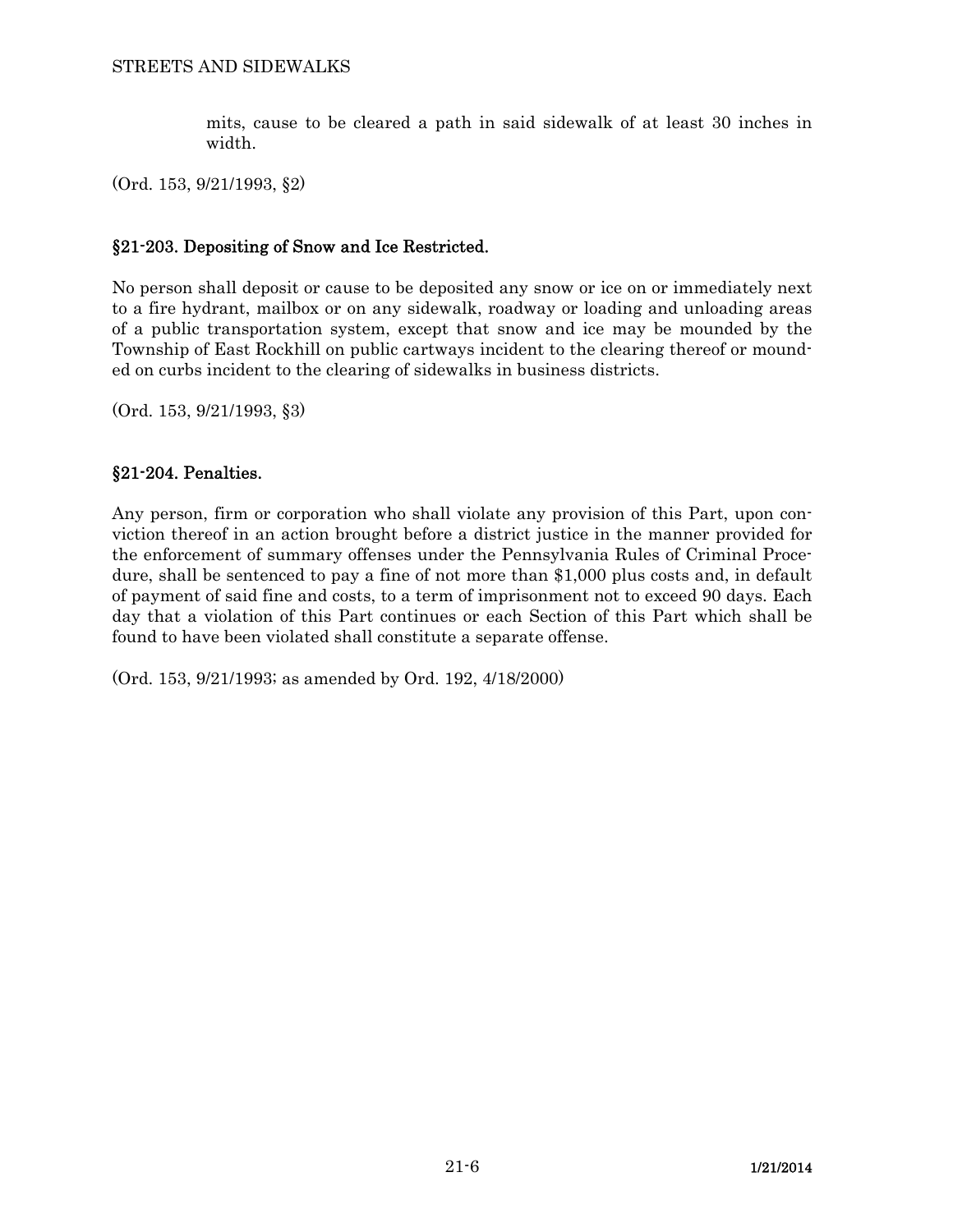## DRIVEWAY AND UTILITY REGULATIONS

## §21-301. Applicability.

These regulations shall apply to any individual or entity constructing, reconstructing or repairing a driveway which abuts a Township road; any individual or entity installing or replacing a driveway pipe in the right-of-way of a Township road; or any individual or entity constructing, reconstructing or repairing a utility requiring an opening in and/or along a Township road or occupancy of the Township street right-of-way.

(Res. 96-13, 4/9/1996, §1)

### §21-302. Regulations for Driveways.

The following regulations shall apply to the construction and/or reconstruction of driveways:

- A. General.
	- (1) If a sidewalk or curb is present, the sidewalk and/or curb must be restored to the same condition as it was before construction of the driveway. Depressed curb must be installed if full depth curb is present. A concrete driveway apron must be installed if sidewalk is present.
	- (2) Driveways shall be located no less than 40 feet from any street intersection (measured from the intersection of the curb). Sight distance requirements for all residential and nonresidential driveways shall be in accordance with PennDOT Chapter 441.
	- (3) Driveways to corner lots shall gain access from the street of lower classification when a corner lot is bounded by streets of two different classifications as listed in §22-506(3) of the Subdivision and Land Development Chapter. [Chapter 22]
	- (4) All driveways serving single-family dwellings, except shared driveways, shall be at least five feet from any side or rear lot line.
	- (5) All driveways serving single-family dwellings shall be a minimum eight feet in width with a grade not to exceed 10%; except that driveway grade may be up to 15%, if a leveling area, 4% or less, a minimum of 20 feet in length is provided at the intersection with the Township road, and at the interior end of the driveway. Maximum change in grade at any location on the driveway shall not exceed 8%.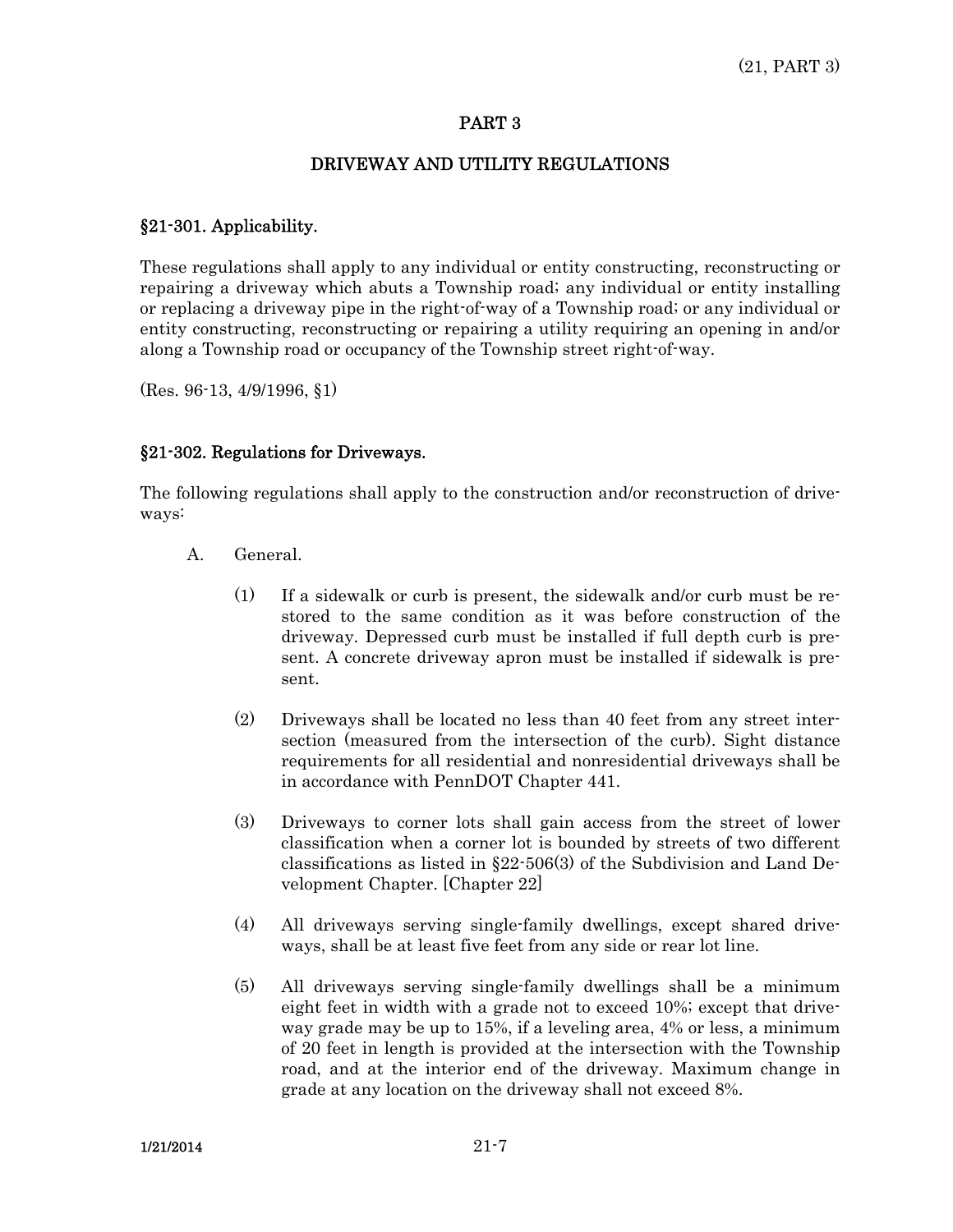- (6) All single-family residential driveways shall be paved from the edge of cartway to the ultimate right-of-way, or for a length of 15 feet, whichever is greater, using the following minimum standards:
	- (a) Crushed aggregate base course with a compacted depth of six inches.
	- (b) Bituminous binder course (ID-2) with a compacted depth of 1 1/2 inches.
	- (c) Bituminous wearing course (ID-2) with a compacted depth of one inch.
	- (d) In the case where sidewalks are provided, a concrete driveway apron shall be required.
- B. Driveway Pipe.
	- (1) Driveway pipe must be installed within the roadside drainage swale of all Township roads (where curbs do not exist) unless determined not required by the Township.
	- (2) Where an existing roadside drainage swale is too shallow to permit installation of a driveway pipe, a concrete trench box with grate may be required to be installed. Grates must be recessed below edge of cartway to establish a minimum 2% slope from the cartway to the grate. Trench boxes must extend beyond edge of driveway paving a minimum of five feet.
	- (3) It shall be the responsibility of the property owner to keep the driveway pipe free from debris and blockage which could impede the flow of water and thus cause flooding of the roadway. In the event that the property owner fails to keep the pipe free of debris which impedes the flow of water, the Township shall notify the property owner to clear the impediment. If the owner fails to clear the impediments after seven days' notice from the Township, the Township will reopen the pipe at the owner's expense.
	- (4) Pipe Specifications.
		- (a) Driveway pipes must include flared end sections.
		- (b) End of pipes must extend a minimum of five feet beyond edge of driveway paving.
		- (c) Minimum pipe length is 20 feet.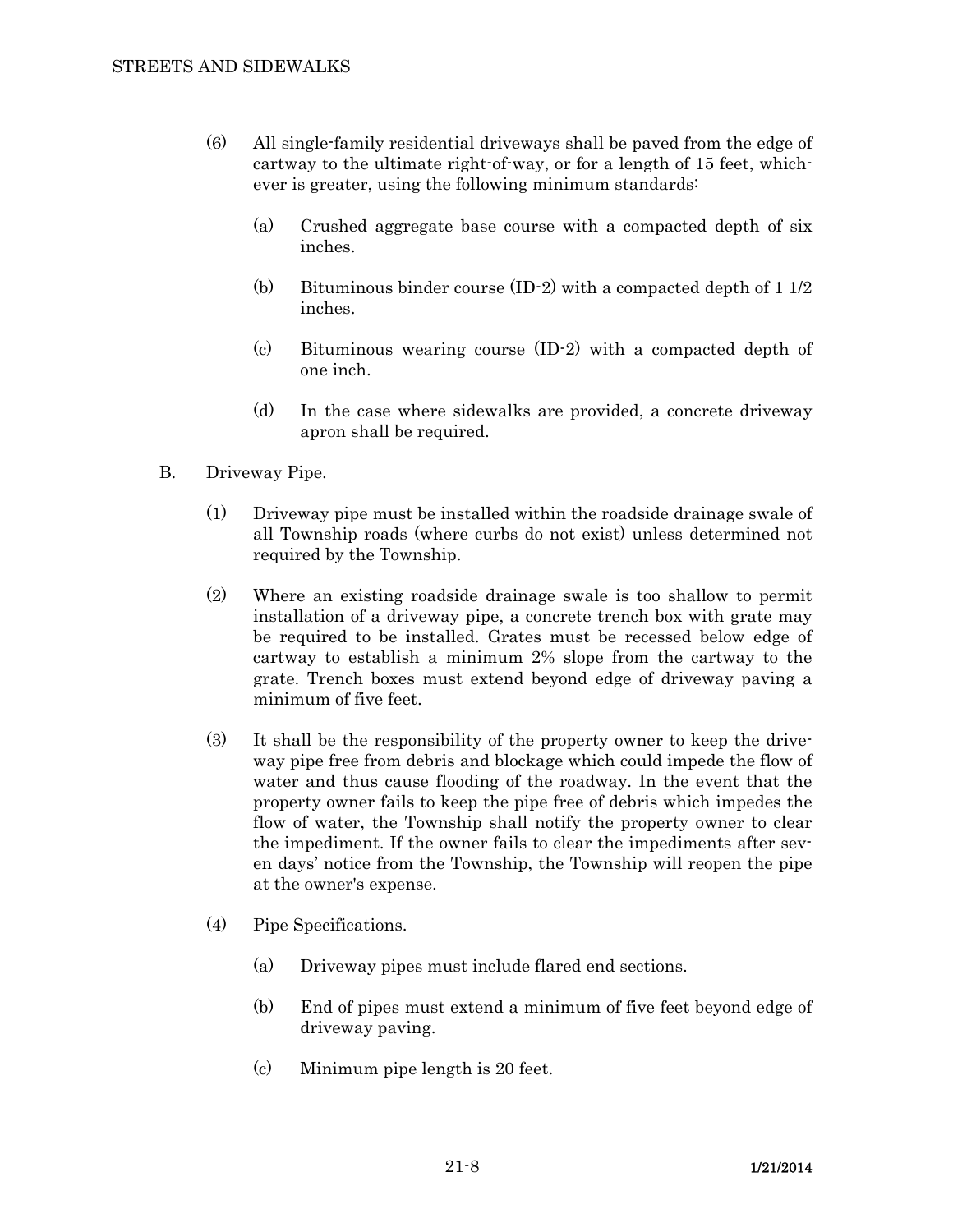- (d) Pipe shall be sized to convey the ten-year-storm event flow. Minimum pipe size shall be 12 inch round or 14 inches by nine inches arch.
- (e) Pipe must be corrugated metal except when reinforced concrete pipe is required by the Township.
- (f) A minimum of nine inches of cover must be maintained between top of pipe and finished paving elevation.
- (g) Pipe size and installation specifications may be modified by the Township to meet field conditions.
- (5) Intersection of single-family driveways with cartways shall include a minimum paving radius of five feet on both sides.
- (6) Where curb and sidewalk are required, concrete aprons shall be poured with a minimum thickness of six inches on a minimum fourinch-thick bedding of PennDOT 2B stone. All concrete shall be Penn-DOT Class AA 3750 psi mix. One-half inch expansion shall be placed between apron and curb. One-fourth inch score contraction joints shall be installed at 1/3 intervals.
- C. Shared Residential Driveways.
	- (1) Minimum driveway width shall be 18 feet within the street ultimate right-of-way.
	- (2) Entrance must be paved in accordance with subsection  $(A)(6)$  within the ultimate right-of-way or for a minimum length of 20 feet (whichever is greater).
	- (3) Intersection of driveways with cartways shall include a minimum driveway paving radius of 10 feet on both sides.
	- (4) Driveway must be centered on the property line.
- D. Nonresidential Driveways.
	- (1) Design requirements shall be in accordance with PennDOT Chapter 441.
	- (2) Driveways shall be paved. Design of paving section shall be in accordance with expected loading and frequency of loading. Minimum paving specification shall be in accordance with subsection  $(A)(6)$ , except that minimum compacted depth of the coarse aggregate base course shall be eight inches.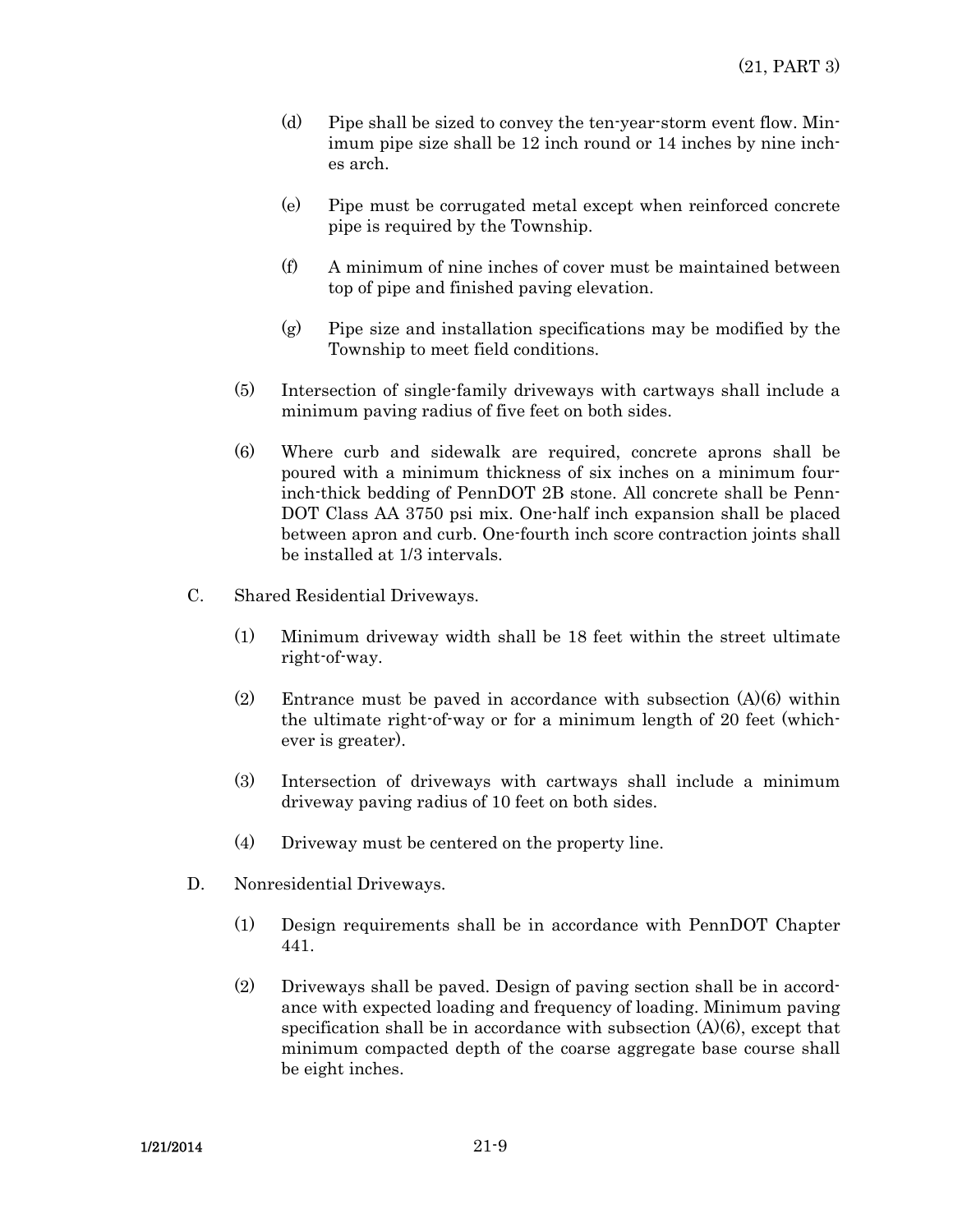(Res. 96-13, 4/9/1996, §2)

 $\overline{a}$ 

## §21-303. Regulations for Utilities.

The following rules and regulations shall apply to any individual or entity constructing, reconstructing or repairing a utility requiring an opening in and/or along a Township road.2

- A. Roadway Restoration (Right-of-Way).
	- (1) Restoration and materials shall conform to PennDOT Form 408 Specifications (latest edition), unless otherwise directed by the Township or this Part.
	- (2) All backfill within Township right-of-way shall consist of full depth stone backfill; unless the side of the trench nearest the road is five feet or greater from the edge of pavement or stone shoulder, if existing. Full stone backfill requirements shall also apply to driveway crossings.
		- (a) Full depth stone backfill shall consist of PennDOT 2A modified stone.
		- (b) Material shall be placed in maximum one foot loose lifts compacted by a vibratory sheeps foot trench roller. When material is compacted by use of a jumping jack, eight inch loose lifts shall be utilized.
		- (c) Where full depth stone backfill is required outside of paved or stoned areas, the trench shall be topped with a minimum of six inches of topsoil and restored as lawn.
		- (d) Permittee shall be responsible for any subsequent settlement that occurs within roadway. Settlement must be immediately corrected with addition of paving material. Any damage that occurs to motor vehicles due to improper trench maintenance shall be the responsibility of the permittee.
	- (3) Two inch depth temporary patch of BCBC or cold patch (PSP) shall be installed and maintained at the end of each workday and for no less than 30 days prior to final restoration of an existing roadway or driveway. Temporary patch shall be removed with final restoration completed no more than 90 days from the date of utility installation.

<sup>2</sup> Editor's Note: Application for Township Road Occupancy Permit is on file at the Township office.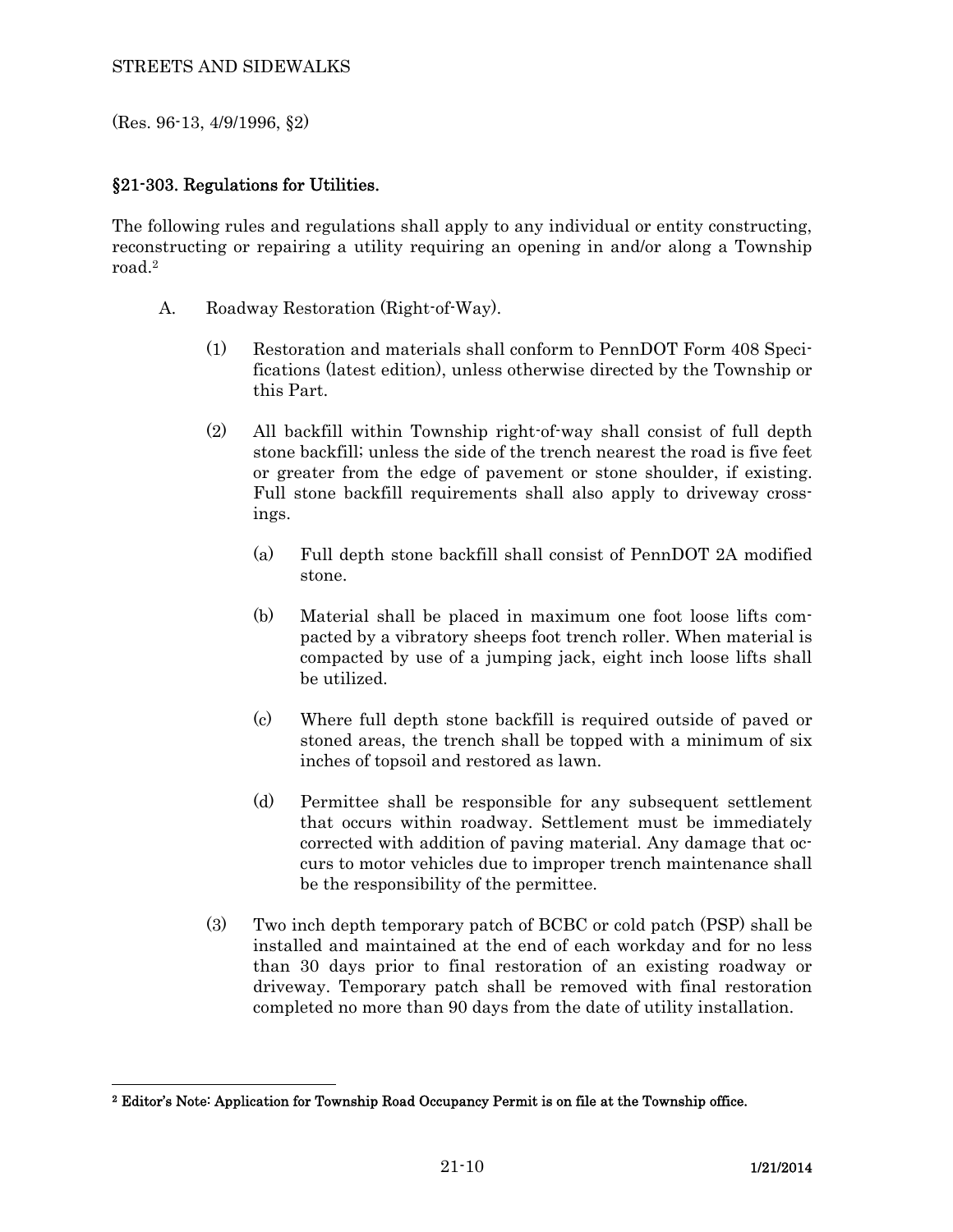- (4) Utility owner/contractor shall be responsible for proper implementation of safety requirements in conformance to all Federal and State Department of Labor and Occupational Safety and Hazard Administration regulations.
- (5) At any location where the existing cartway is disturbed, a minimum five inches of BCBC, and two inches of ID-2 binder shall be installed to existing grade.
- (6) Full cartway width overlay of ID-2 wearing material is required regardless of extent of encroachment onto the existing cartway, unless otherwise specified by the Township. (Refer attached Drawings S-18 and 5-19.)3
	- (a) Overlay shall extend a minimum 25 feet beyond the furthest point of disturbance running parallel to the cartway.
	- (b) Where trenches cross paved driveway entrances, driveway entrance shall be completely overlaid within limits of right-of-way.
	- (c) Where overlay terminates, a 6 to 1 paving taper shall be provided (as directed) from edge of existing paving to road centerline and a one foot wide key (saw cut or milled) shall be provided for tie-in into existing paving.
	- (d) ID-2 leveling course shall be installed as directed by the Township to correct roadway crown and all irregularities that exist prior to installation of one inch minimum ID-2 wearing course overlay. Tack coat shall be applied prior to any leveling or overlay. Placement of tack coat shall be by a distribution vehicle.
	- (e) Upon completion of overlay, all pre-existing line striping shall be replaced in kind; and all paving seams/structures shall be provided with a one foot wide seam seal.
- (7) All sidewalk and curb damaged by excavation and construction activity shall be replaced to the satisfaction of the Township.
- (8) Earthen areas within the street right-of-way shall be restored in accordance with subsection (B).
- B. Lawn Restoration.
	- (1) Lawn restoration shall apply in all areas not requiring roadway restoration (i.e., outside of paved/stoned cartway and/or shoulders).

 $\overline{a}$ 

<sup>3</sup> Editor's Note: Drawings S-18 and S-19 are on file at the Township office.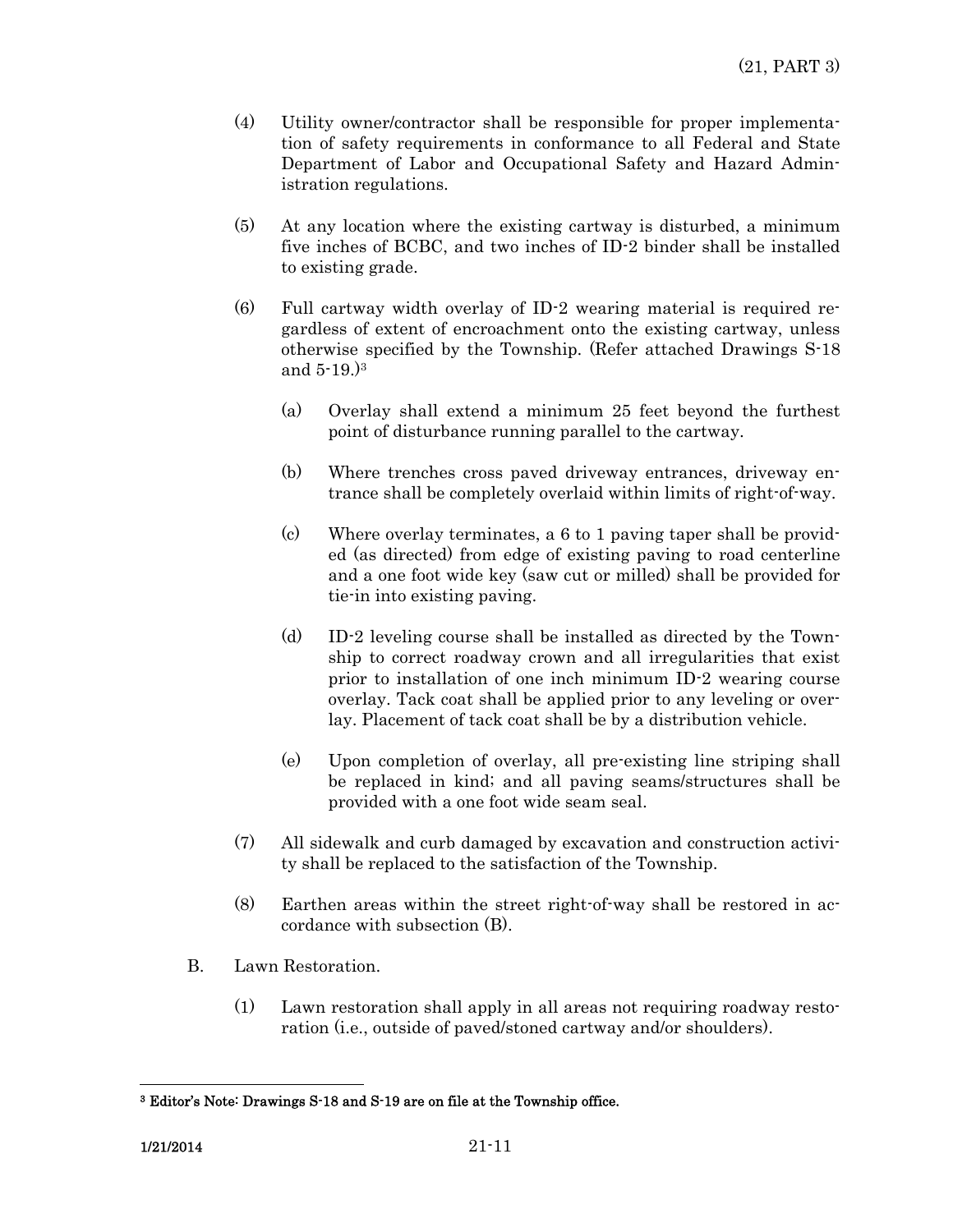- (2) Backfilling of trench shall conform to the following specifications:
	- (a) Maximum particle size of rock within earth backfill is eight inches.
	- (b) Suitability of earth backfill is at the discretion of the Township. Soil backfill shall be free of roots, woody vegetation, organic material, oversized rocks, trash, or other objectionable material.
	- (c) Material shall be placed in maximum one foot loose lifts compacted by a vibratory sheeps foot trench roller. When material is compacted by use of a jumping jack, eight inch loose lifts shall be utilized.
	- (d) Permittee shall be responsible for subsequent settlement that occurs through undeveloped areas or within right-ofway/easements. Trenches shall be topped with additional topsoil as necessary to fill in settlement and stabilize.
- (3) Seeding, fertilizing and mulching specifications shall conform to DER Chapter 102 and Bucks County Conservation District Rules and Regulations; PennDOT Form 408 (latest edition); or as specified by the Township.
- (4) Minimum depth of topsoil shall be six inches. If existing topsoil depth exceeds six inches, the adjacent existing depth shall be re-established and matched along the entire trench location.

(Res. 96-13, 4/9/1996, §3)

#### §21-304. Protection of Traffic.

Vehicular traffic control in work zone areas on and along streets open to the public shall be in strict accordance to requirements of PennDOT Publication 203, Work Zone Traffic Control ('67 PA Code, Chapter 203).

(Res. 96-13, 4/9/1996, §4)

#### §21-305. Utility Poles.

Placement of utility poles within Township right-of-way shall be in accordance with PennDOT standards. Issuance of a Township permit for a utility pole evidences compliance with Township administrative rules and regulations. The Township assumes no responsibility for pole location as it relates to traffic safety.

(Res. 96-13, 4/9/1996, §5)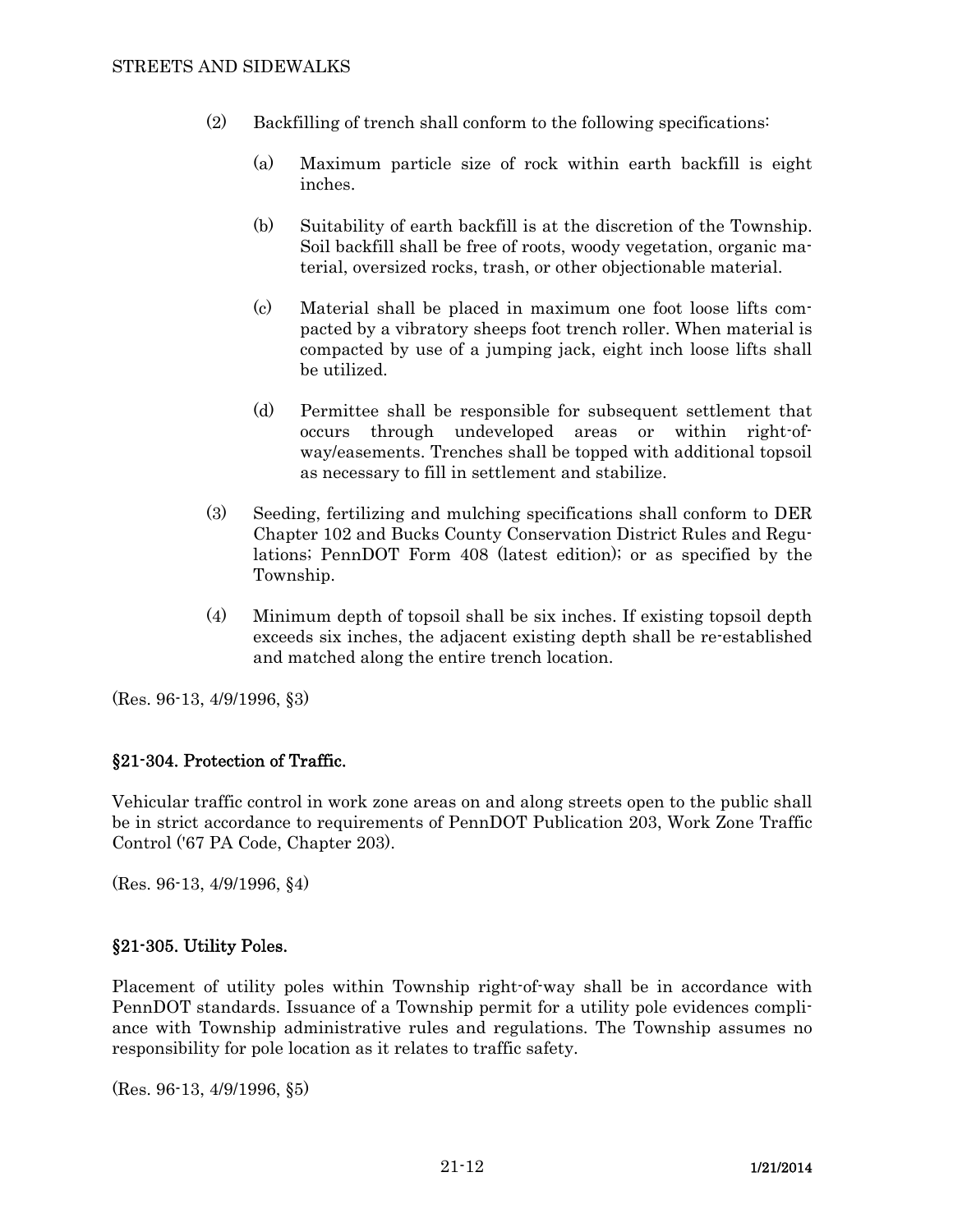## §21-306. Escrow Funds.

When deemed necessary by the Township, an escrow must be established by the applicant in an amount determined by the Township to guarantee satisfactory restoration of the road/right-of-way.

(Res. 96-13, 4/9/1996, §6)

# §21-307. Rectification of Improper Work.

If any person constructs a driveway or curb-cut, installs a driveway pipe or constructs/repairs a utility which does not conform to the requirements of this Part, the Township shall order such person, firm or corporation to remove the improper work and replace same in compliance with this Part. Notice to remove and replace the improper work shall be given by registered mail and shall state that the person, firm or corporation has 14 days from the receipt of notice to comply therewith. Upon noncompliance, the Township may do or cause to be done the work requested, and may levy the cost of its work on such owner as a property lien to be collected in any manner provided by law.

(Res. 96-13, 4/9/1996, §7)

## §21-308. Penalties.

Failure to comply with the terms of this Part shall be a violation of Ordinance No. 163 [Ch. 21, Part 1], and said person or entity violating the provision of this Part shall be subject to the penalties and enforcement provisions set forth in Ordinance No. 163 [Ch. 21, Part 1]

(Res. 96-13, 4/9/1996, §8)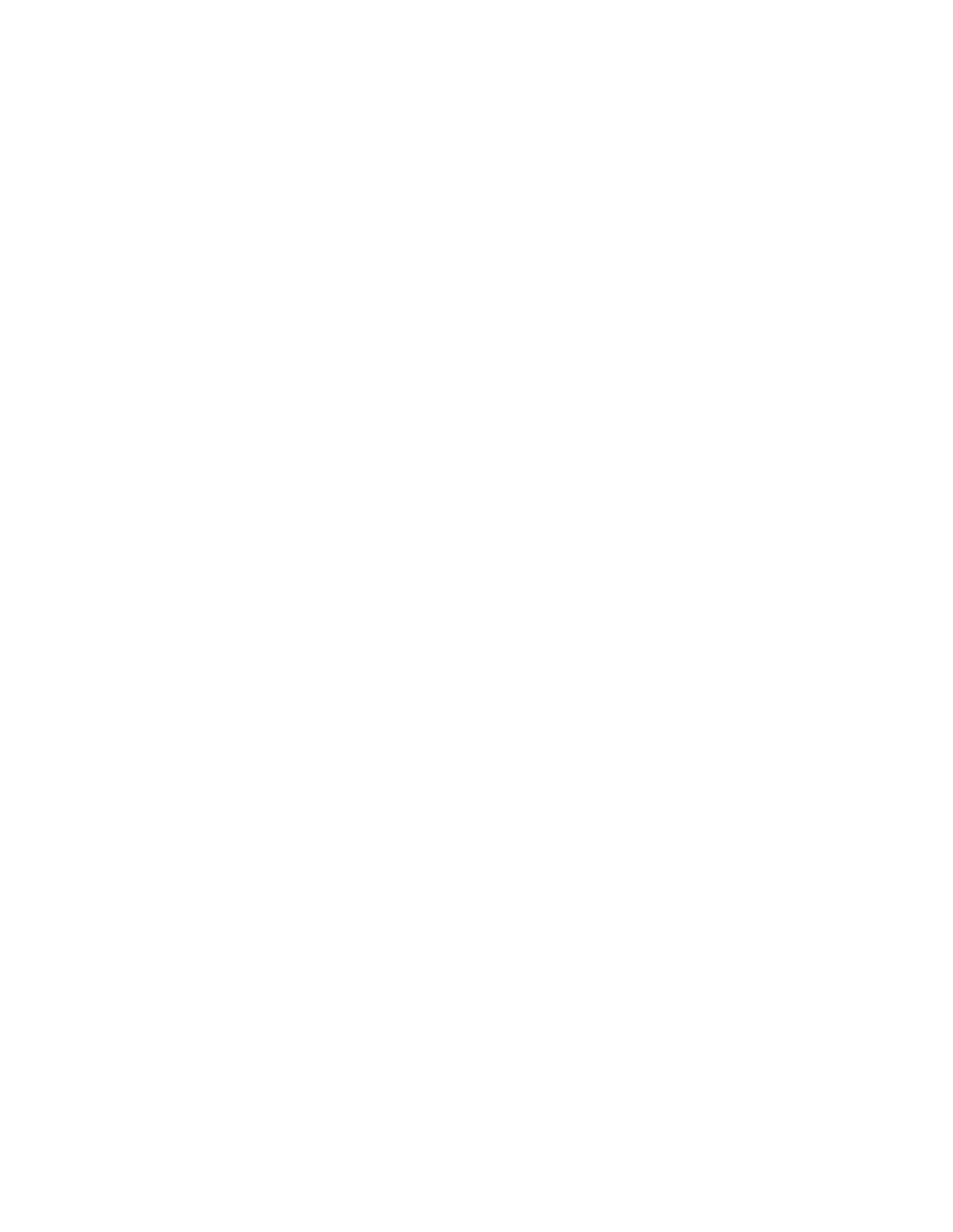#### RIGHTS-OF-WAY

#### §21-401. Definition of Terms.

For the purpose of this Part, the following terms, phrases, words and abbreviations shall have the meanings ascribed to them below. When not inconsistent with the context, words used in the present tense include the future tense, words in the plural number include the singular number and words in the singular number include the plural number.

 AFFILIATE – a person (i) with a direct or indirect ownership interest in the subject entity of 5% or more or which controls such interest, including forms of ownership such as general, limited or other partnership interests, direct ownership interests, limited liability companies and other forms of business organizations and entities but, not including corporations; (ii) with a stock interest in the subject entity where the subject entity is a corporation and such stockholder or its nominee is an officer or director of the grantee or who directly or indirectly owns or controls 5% or more of the outstanding stock, whether voting or nonvoting; or (iii) which controls grantee and/or, is controlled by, or is under common control with such person or entity.

CABLE SERVICE – the same meaning as used in the Communications Act.

 COMMUNICATIONS ACT – the Communications Act of 1934, as amended as of the time of enactment of this Part.

 EQUIPMENT – any tangible asset used to install, repair, or maintain a facility in the public way.

 EXEMPT – a service which is provided to residences or businesses within the service area, but which is exempt from the provisions of this Part under  $\S 21 - 404(2)$  of this Part.

 FACILITY – any tangible asset in the public way used or required to provide a nonexempt service to residences or businesses within the service area. The following are not a facility: a railroad, street railway, gas pipe, water pipe, electric conduit, electric piping, telephone pole, telegraph pole, electric light pole, electric power pole, coal tipple or obstruction to the public way.

 GRANTEE – a person who enjoys a nonexclusive privilege to occupy or use a public way to provide nonexempt service under this Part and who is in continuous compliance with this Part.

 GROSS REVENUE – all gross revenue of grantee or any affiliate of grantee derived from the use or occupancy of public ways for the provision of nonexempt ser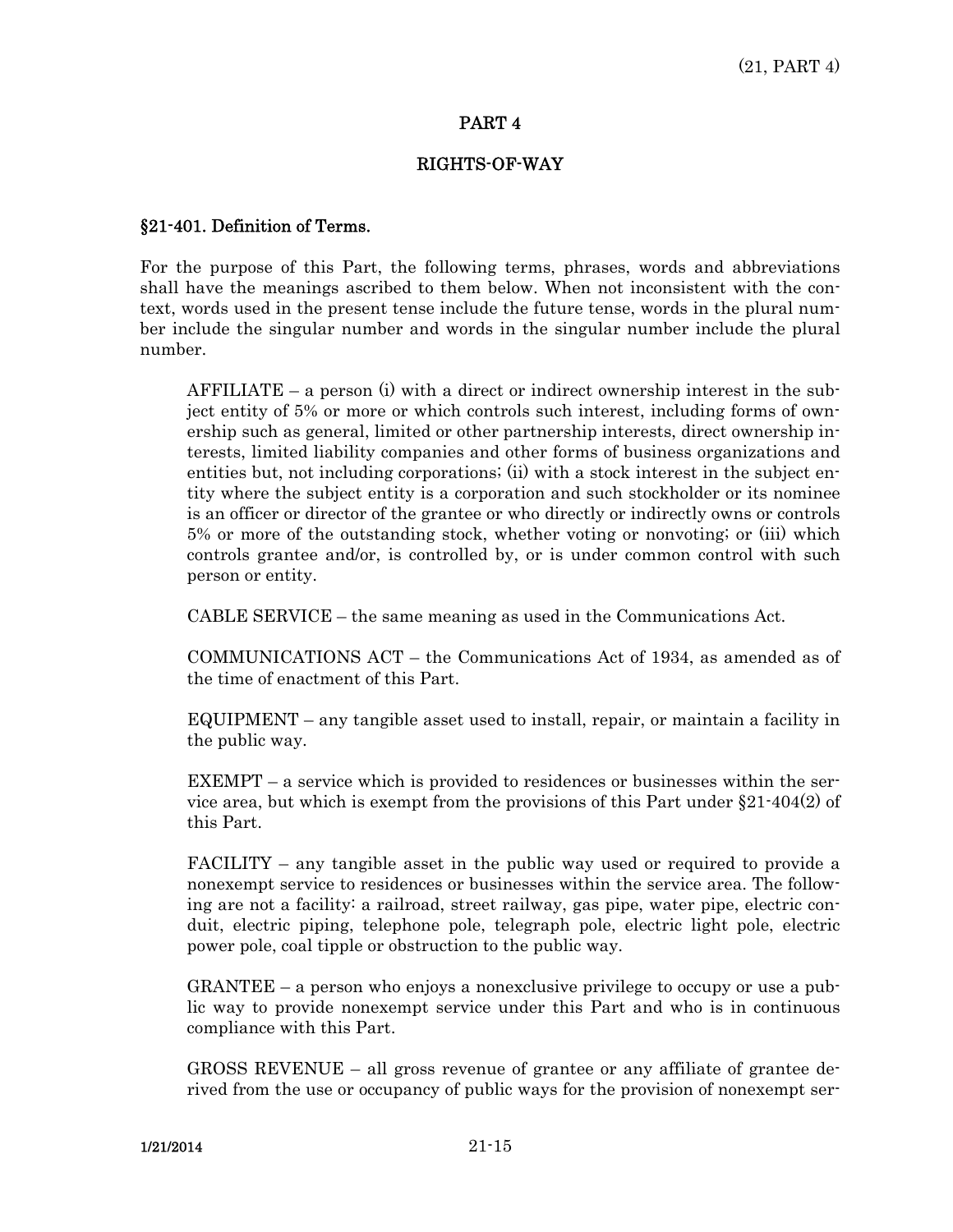vices to persons having a residence or place of business in the service area. Gross revenue shall include amounts earned, regardless of: (i) whether the amounts are paid in cash, in trade or by means of some other benefit to grantee or its affiliates; (ii) whether the services with which the revenue is associated are provided at cost or the revenue amount can be matched against an equivalent expenditure; and/or (iii) how the amounts are initially recorded by grantee or its affiliates. Gross revenue shall not be a net of: (a) expense, including, but not limited to, any operating expense; capital expense; sales expense; or commission; (b) any accrual, including, without limitation, any accrual for commissions; or (c) any other expenditure, regardless of whether such expense, deduction, accrual, or expenditure reflects a cash payment. Gross revenue shall not be double counted, viz., gross revenue which has been included as gross revenue of both grantee and an affiliate, but which sum is included in gross revenue due solely to a transfer of funds between grantee and the affiliate shall not be counted for purposes of determining gross revenue.

 NONEXEMPT – a service which is provided to residences or businesses within the service area, but which is not exempt from the provisions of this Part under §21-  $404(2)$  of this Part.

 PERSON – (i) any natural person, sole proprietorship, partnership, association, limited liability company, corporation or other form of organization authorized to do business in the Commonwealth of Pennsylvania and (ii) provides or seeks to provide one or more nonexempt services to residences or businesses in the service area. A governmental entity or a municipal authority is not a person.

 PUBLIC WAY – the surface of, and the space above and below, any public street, unopened right-of-way, highway, bridge, land path, alley, court, boulevard, sidewalk, parkway, way, lane, public way, drive, circle or other public right-of-way held by the Township in the service area. Public way shall also mean any easement now or hereafter held by the Township within the service area for the purpose of public travel and/or for utility and/or public service use dedicated for compatible uses.

 SERVICE AREA – the present municipal boundaries of the Township, and shall include any additions thereto by annexation or other legal means.

 TOWNSHIP – the Township of East Rockhill, County of Bucks, Commonwealth of Pennsylvania, or the lawful successor, transferee or assignee thereof.

(Ord. 212, 7/19/2005, §1)

## §21-402. Registration.

Each person, other than on a transitory basis, who occupies or uses or seeks to occupy or use a public way to provide a nonexempt service to residences or businesses within the service area, or places any equipment or facility in a public way other than on a transi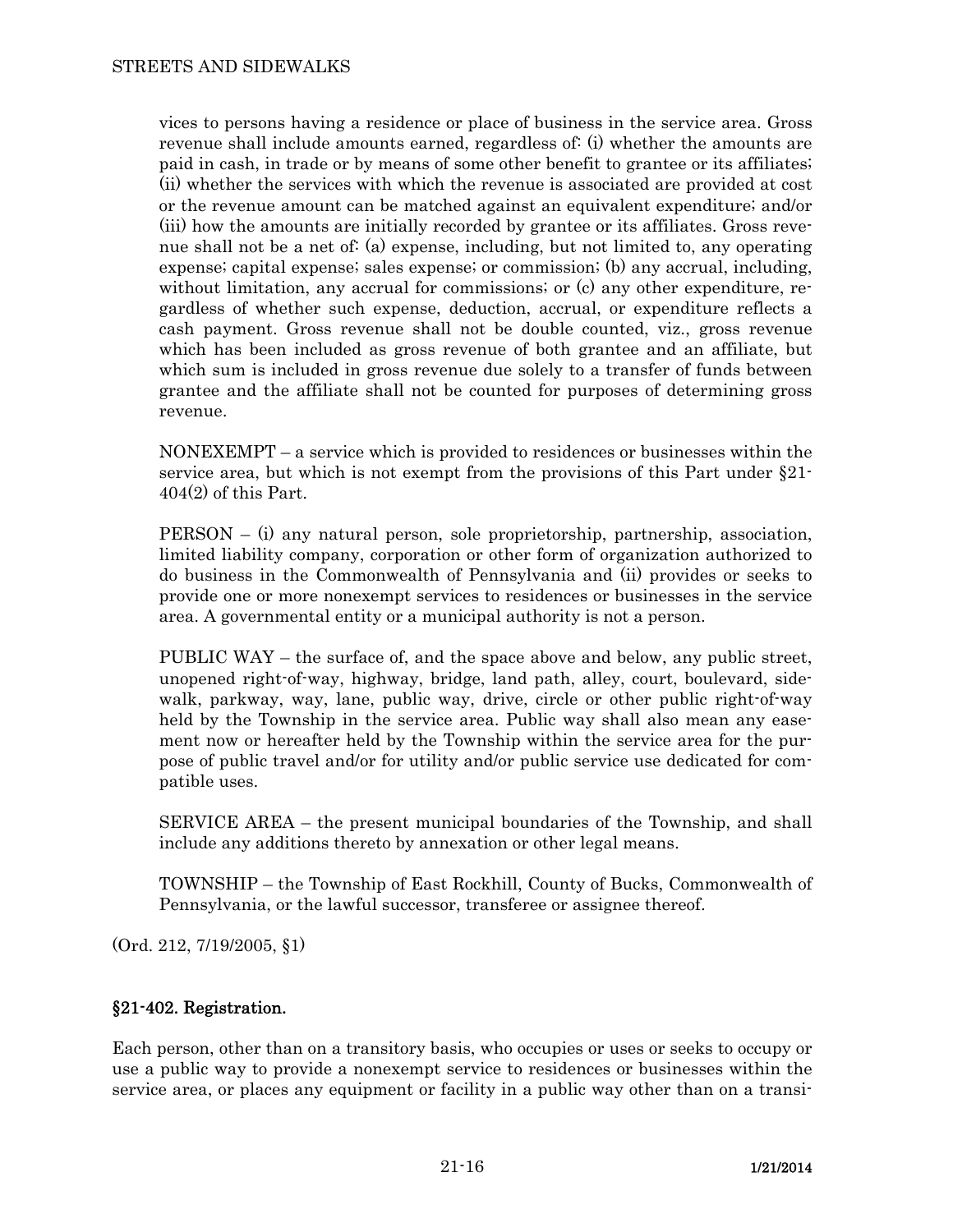tory basis, including persons with installation and maintenance responsibilities by lease, sublease or assignment, must register with the Township. Registration is accomplished by filing with the Township a completed provider certification in the form shown at Appendix "A" to this Part.4

(Ord. 212, 7/19/2005, §2)

## §21-403. Grant of Ordinance; Exemptions.

- 1. Grant. It shall be unlawful for any person to construct, repair, remove, relocate or perform any work on or use any facilities or any part thereof in a public way unless in compliance with this Part. Continuous compliance with this Part grants to grantee a nonexclusive privilege to construct, repair, remove, relocate or perform any work on or use any facilities or any part thereof in the public ways within the service area and to occupy or use the public ways for the purpose of providing nonexempt service to residences or businesses within the service area.
- 2. Exemptions.

This Part shall not apply to occupation or use of the public ways to provide:

- A. The transportation of passengers or property or both as a common carrier by means of elevated street railway, inclined plane railway, railroad, street railway or underground street railway, trackless-trolley omnibus or by any combination of such means.
- B. The transportation of artificial or natural gas, electricity, petroleum or petroleum products or water or any combination of such substances for the public.
- C. The production, generation, manufacture, transmission, storage, distribution or furnishing of natural or artificial gas, electricity, steam, air conditioning or refrigerating service or any combination thereof to or for the public.
- D. The diverting, developing, pumping, impounding, distributing or furnishing of water from either surface or subsurface sources to or for the public.
- E. The collection, treatment or disposal of sewage for the public.
- F. The conveyance or transmission of messages or communications by telephone or telegraph for the public, if all facilities are placed underground. No above-ground facilities are permitted unless in full compliance with the Township's Zoning Ordinance provisions with respect to telecommunications uses.

 $\overline{a}$ 

<sup>4</sup> Editor's Note: Appendix A is on file at the Township office.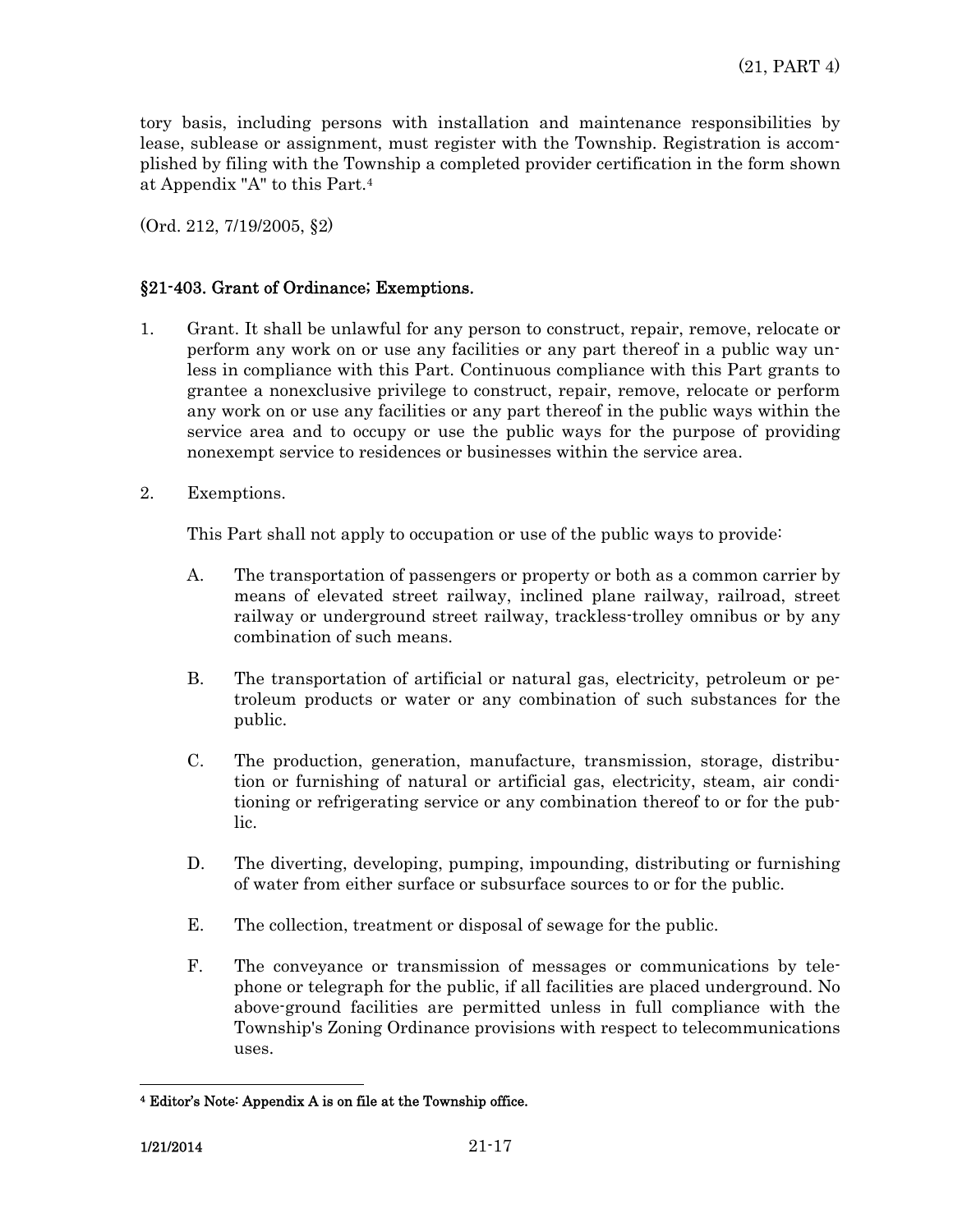- G. The diverting, pumping or impounding of water for the development or furnishing of hydroelectric power to or for the public.
- H. The transportation of oxygen or nitrogen, or both, by pipeline or conduit for the public.
- I. Any ancillary service reasonably necessary or appropriate for the accomplishment of services specified in subsections (A) through (H).
- J. Cable service.
- 3. Not a Cable System. This Part does not authorize a person to provide cable service. A person seeking to provide cable service must obtain permission from the Township under separate legislation of the Township.
- 4. Not a Pole Attachment Agreement. This Part does not authorize the grantee to attach to any pole or other structure in a public way devices for the intentional transmission or radiation of radio frequency emissions or energy through the ether by any means now known or hereafter developed.

(Ord. 212, 7/19/2005, §3; as amended by Ord. 271, 9/17/2013)

# §21-404. Standards of Service.

- 1. Conditions of Street Occupancy. All facilities and equipment installed or erected by the grantee pursuant to the terms hereof shall be located so as to cause a minimum of interference with the proper use of public ways and with the rights and reasonable convenience of property owners who own property that adjoins any of said public ways.
- 2. Restoration of Public Ways. If during the course of grantee's construction, operation and/or maintenance of its facilities and equipment there occurs a disturbance of any public way by grantee, grantee shall, at its expense, replace and restore such public way to a condition which existed immediately prior to such disturbance. If grantee excavates the surface of any public way, grantee shall be responsible for restoration of the public way and its surface within the area affected by the excavation. The Township reserves the right, after providing notice to grantee, to remove and/or repair any work done by grantee which is inadequate. The reasonable cost thereof, including the cost of inspection and supervision, shall be paid by the grantee. All excavations made by grantee in the public way shall be properly safeguarded for the prevention of accidents.
- 3. Trees and Shrubbery. The grantee shall notify Township and all affected property owners regarding grantee's need to trim trees or other natural growth upon and overhanging public ways so as to prevent the branches of such trees from coming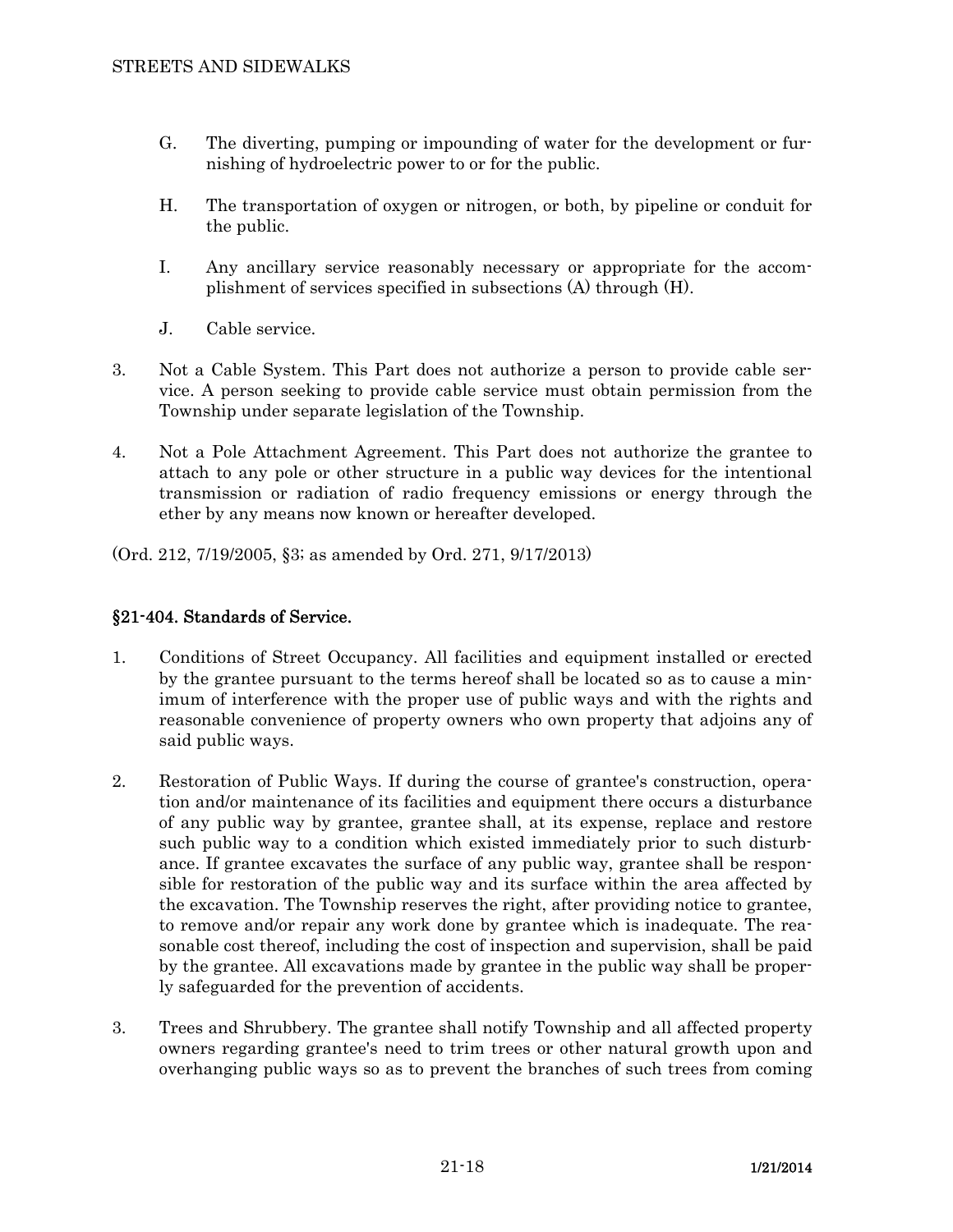in contact with its facilities or equipment. Trimming shall be limited to the area required to clear its facilities or equipment.

- 4. Safety Requirements. All such work in the public ways shall be performed in accordance with applicable safety codes and technical requirements.
- 5. Maps. Prior to beginning any construction of facilities, grantee shall provide the Township with a construction schedule for work in the public ways which schedule shall be updated as changed. Upon completion of initial construction and upon completion of construction of any modification to its facilities, grantee shall provide the Township with a map showing the location of its installed facilities in the public ways. Such maps shall be provided in both paper form, as well as in an electronic format for placement on the Township's GIS system. Annually thereafter, grantee shall provide a map to the Township showing the location of grantee's facilities in the public ways on a scale of 150 feet per inch or whatever standard scale the Township adopts for general use.
- 6. Excavations. Grantee may make excavations in public ways for any facility subject to obtaining excavation permits from the Township. Prior to doing such work, grantee must apply for, and obtain, appropriate permits from the Township and give appropriate notices to any other licensees and/or permittees of the Township and/or other units of government owning or maintaining facilities which may be affected by the proposed excavation.
- 7. Reservation of Township Public Ways. Nothing in this Part shall be construed to prevent the Township or other agency of government or municipal authority from constructing sewers, grading, paving, repairing and/or altering any street and/or laying down, repairing and/or removing water mains and/or constructing and/or establishing any other public work or improvement. If any of the grantee's facilities or equipment interferes with the construction or repair of any street or public improvement, including construction, repair or removal of a sewer or water main, the grantee's facilities or equipment shall be removed or replaced in the manner the respective Township or other agency of government or municipal authority shall direct. Any and all such removal or replacement shall be at the expense of the grantee. Should grantee fail to remove, adjust or relocate its facilities by the date established by the Township or other agency of government or municipal authority, the Township or other agency of government or municipal authority may cause and/or effect such removal, adjustment or relocation, and the expense thereof shall be paid by grantee, including all reasonable costs and expenses incurred by the Township or other agency of government or municipal authority due to grantee's delay.

(Ord. 212, 7/19/2005, §4)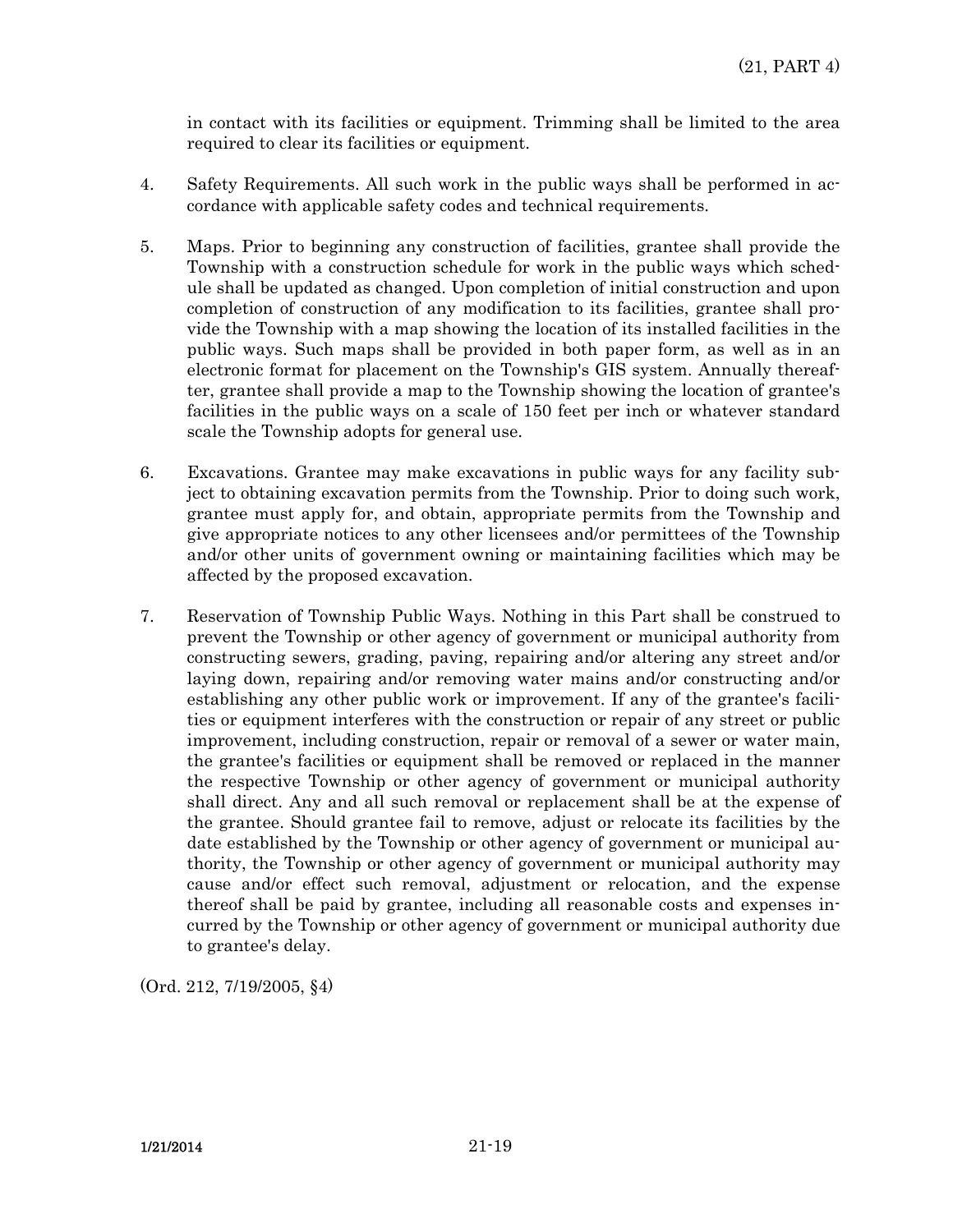## §21-405. Rental.

- 1. In consideration of occupying or using the public ways under this Part, grantee shall pay to Township a rental equal to 5% of gross revenue.
- 2. The rental shall be assessed on a calendar quarterly basis and shall be payable to the Township no later than 45 days after the expiration of the calendar quarter for which payment is due. Grantee shall file with the Township a complete and accurate statement, under notarial seal, at the end of each calendar year quarter certified as true and correct by a representative of grantee, authorized to make such certification, explaining how the payment was calculated. In connection with the rental payment due on February 14, the grantee shall also submit to the Township, on that date or no later than six months thereafter, a detailed statement by an officer of the grantee certified by the grantee's independent certified public accountant verifying the accuracy of the gross revenue and rental payments for the previous calendar year, with a detailed breakdown and explanation of the calculation by each month.
- 3. Grantee shall keep accurate books of account which shall clearly support the calculation of rentals and describe in sufficient detail the amounts attributable to each specific component of gross revenue. Such books of account and all supplemental information and source documents in support thereof including, but not limited to, third party remittances and contract documents, shall be made available to the Township and its authorized representatives for examination at a location in Bucks County, Pennsylvania, at any time during regular business hours on 10 days' prior written notice and from time to time for the purpose of verifying or identifying rentals owed to the Township. Grantee shall exercise its best efforts to obtain financial records of affiliates for the Township for the purpose of verifying the accuracy of the rental payments. Township shall have the right to examine and to recompute any amounts determined to be payable under this Part; provided, however, that such examination shall take place within 48 months following the close of each year. Any additional amount due to Township as a result of the examination and recomputation shall be paid within 30 days following written notice to grantee by the Township, which notice shall include a copy of the examination report. In the event that said examination determines that funds are owed to the Township in an amount in excess of 2%, the cost of said examination shall be borne by the grantee and reimbursed to Township within 30 days following written notice to grantee.
- 4. In the event that any rental or other payment is not made or the requisite documentation and certification is not provided on or before the applicable dates heretofore specified, interest shall be compounded daily and set at the one-year United States Treasury Bill rate existent on the date payment was due, plus three percentage points. Any amount recomputed to reflect correct payment due shall bear interest as described from the date such payment was originally due.

(Ord. 212, 7/19/2005, §5)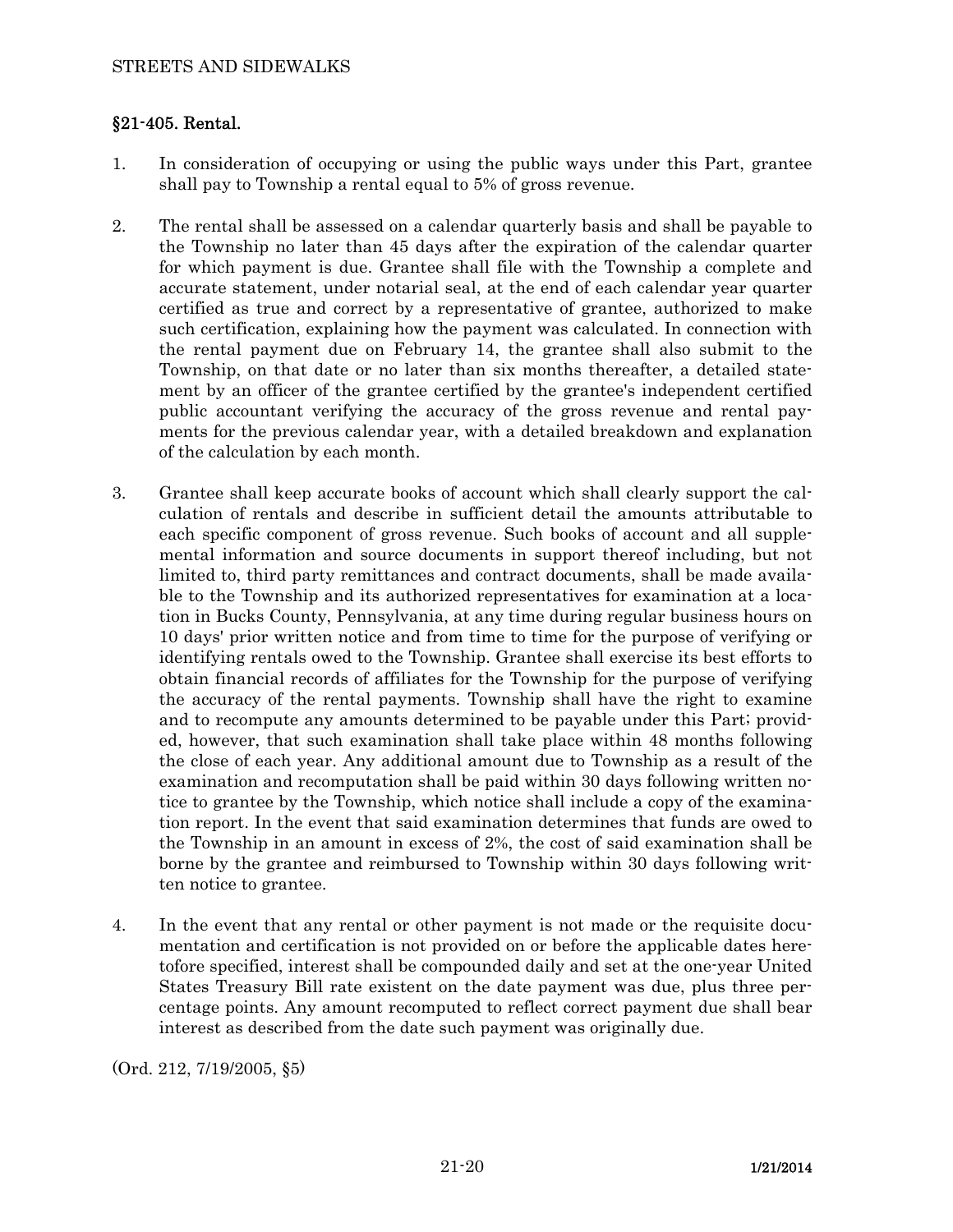## §21-406. Insurance, Indemnification and Bonds or Other Surety.

- 1. Grantee shall save the Township, its agents, employees and elected and appointed officials, harmless from and against all claims, damages, losses and expenses, including reasonable attorney's fees, sustained on account of any suit, judgment, execution, claim or demand whatsoever arising out of the construction, leasing, operation or maintenance of the grantee's equipment, facilities, and services specified by this Part, whether or not any act or omission complained of is authorized, allowed and/or prohibited by the Ordinance and the rights granted thereunder.
- 2. Insurance.
	- A. Grantee shall obtain and maintain in full force and effect throughout the term of this Part insurance with an insurance company licensed to do business and doing business in the Commonwealth of Pennsylvania and acceptable to the Township. All companies will be required to be rated A-VH or better by A.M. Best or A or better by Standard and Poors. Grantee shall provide Township with proof of such insurance so required.
	- B. Grantee shall obtain and maintain in full force and effect, at grantee's sole expense, insurance coverage in the following types and minimum amounts:

| Type                                                                                                               | Amount                                                                                                                  |
|--------------------------------------------------------------------------------------------------------------------|-------------------------------------------------------------------------------------------------------------------------|
| Workers' compensation and statutory employ-<br>ers liability                                                       | \$100,000/\$500,000/<br>\$100,000                                                                                       |
| Commercial general (public) liability - to in-<br>clude coverage for the following where the ex-<br>posure exists: |                                                                                                                         |
| Premises operations                                                                                                | Combined single limit<br>for bodily injury and<br>property damages<br>\$2,000,000 per occur-<br>rence or its equivalent |
| Independent contractors                                                                                            |                                                                                                                         |
| Products/completed operations                                                                                      |                                                                                                                         |
| Personal injury                                                                                                    |                                                                                                                         |
| Contractual liability                                                                                              |                                                                                                                         |
| Explosion, collapse and underground<br>property damage                                                             |                                                                                                                         |
| Comprehensive vehicle insurance coverage for<br>loading and unloading hazards, for                                 |                                                                                                                         |
| Owned/leased vehicles                                                                                              | Combined single limit of<br>bodily injury and proper-<br>ty damage $$1,000,000$<br>per occurrence or its<br>equivalent  |
| Nonowned vehicles                                                                                                  |                                                                                                                         |
| Hired vehicles                                                                                                     |                                                                                                                         |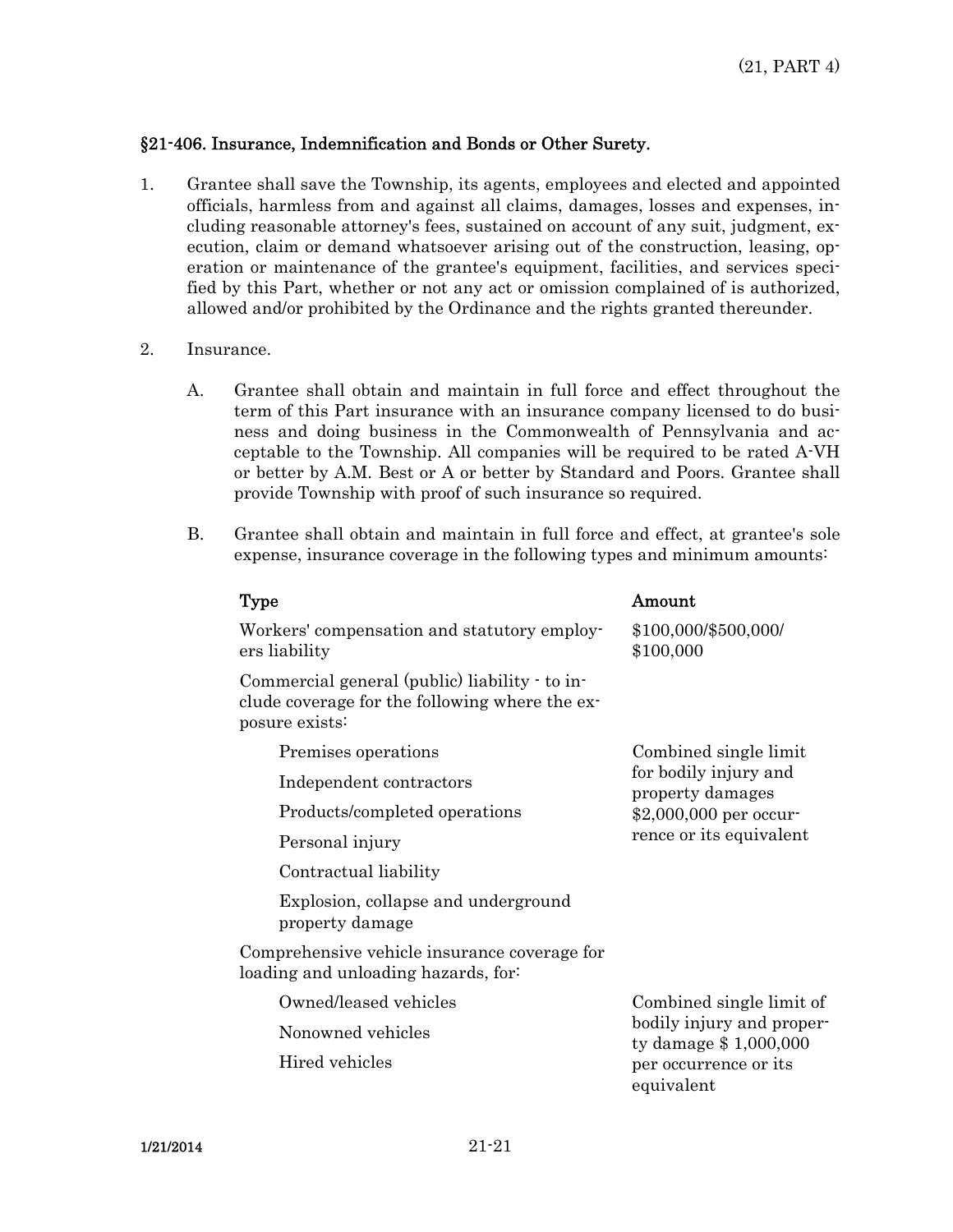- C. The Township shall receive without expense copies of certificates of insurance evidencing coverage stated above.
- D. Grantee agrees that with respect to the above-required insurance, all insurance certificates will contain the following required provisions:
	- (1) Name the Township and its officers, employees, board members and elected and appointed officials as additional insured parties (as the interests of each insured may appear) as to all applicable coverage (except worker's compensation);
	- (2) Provide for 60 days' written notice to the Township for cancellation, nonrenewal, or material change;
	- (3) Provide that all provisions of this Part concerning liability, duty and standard of care, including the indemnity provisions, shall be underwritten by contractual coverage sufficient to include such obligations within applicable policies, subject to policy terms and conditions.
- E. Companies issuing the insurance policies shall have no recourse against the Township for payment of any premiums or assessments which all are set at the sole risk of the grantee. Insurance policies obtained by grantee shall provide that the issuing company waives all right of recovery by way of subrogation against the Township in connection with any damage covered by these policies.
- 3. Grantee shall obtain and maintain, at its sole cost and expense, and file with the Township, a corporate surety bond with a surety company authorized to do business in the Commonwealth of Pennsylvania in the amount of 15% of grantee's estimated costs to secure grantee's performance of its obligations and faithful adherence to all requirements of this Part.
	- A. No action, proceeding or exercise of a right with respect to such bond shall affect the Township's rights to demand full and faithful performance under this Part or limit grantee's liability for damages.
	- B. The bond shall contain the following endorsement: "It is hereby understood and agreed that this bond may not be canceled by the surety nor any intention not to renew be exercised by the surety until 60 days after receipt by the Township of East Rockhill, by registered mail, of written notice of such intent."
- 4. All expenses of the above-noted insurance and bond shall be paid by the grantee.
- 5. The insurance policies mentioned herein shall contain an endorsement stating the following: